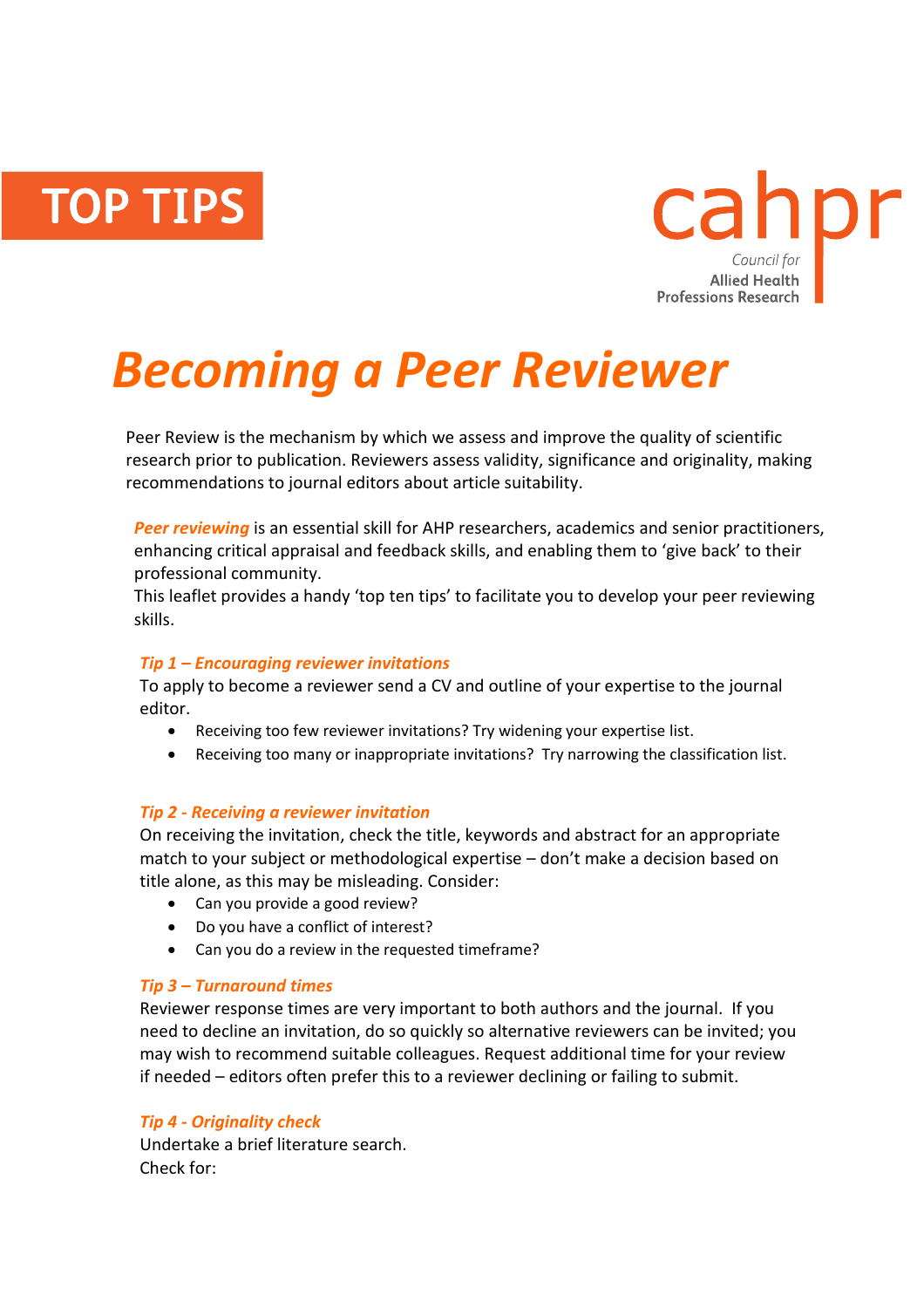- Originality does similar research exist? What is new?
- Plagiarism deliberate representation of another's work as one's own.
- Duplication similar article in different journals.
- 'Salami slicing' data gathered in one research project separately reported in several less meaningful publications.

#### *Tip 5 - Initial read through*

Ensure some dedicated quiet time with no distractions. Approach the review with four initial questions:

What do they have to say?

- Do they say it well?
- Does the manuscript have potential relevance beyond its context e.g. internationally?
- Is this journal readership the right audience?

#### *Tip 6 - Detailed review*

Review the manuscript section by section.

- Is there a sound project rationale emerging from the literature? Any key references missing?
- The methodology is fundamentally important is it reproducible and valid?
- Is there a credible conclusion, based on the findings?
- Read abstract and title last should summarise the research.

# *Tip 7 - English, grammar and punctuation*

Don't be seduced by a well written article as it may have little scientific substance. Equally, a poorly written manuscript may hide an important message. Where a manuscript needs a lot of work, provide examples of poor structure/spelling/grammar but do not feel you need to correct the entire manuscript.

# *Tip 8 – Constructive feedback*

Both novice and experienced authors expect tactful and constructive feedback. Commence with feedback about the whole article, then move to any specific 'line by line' comments. You may be required to score the manuscript against defined criteria and submit a reviewer recommendation (accept, revise, reject). Most reviewer platforms also enable the reviewer to issue private comments to the editor.

#### *Tip 9 – The outcome*

Following your recommendation you will be notified of the editor's decision and it is important to compare reviewers' comments. Differing opinions are not always negative; the editor may have selected you for your alternative viewpoint e.g. researcher, practitioner, educator. Always accept the invitation to review the resubmission, as it is unfair on authors if they are assigned new reviewers.

#### *Tip 10 – Reviewer recognition*

Most publishing platforms offer reviewers an online record of completed reviews and many award certificates for reviewing activity. Remember to cite reviewing as an excellent form of CPD. Share your critical appraisal skills via journal clubs and offer colleagues the option of institutional peer review of manuscripts prior to publication.